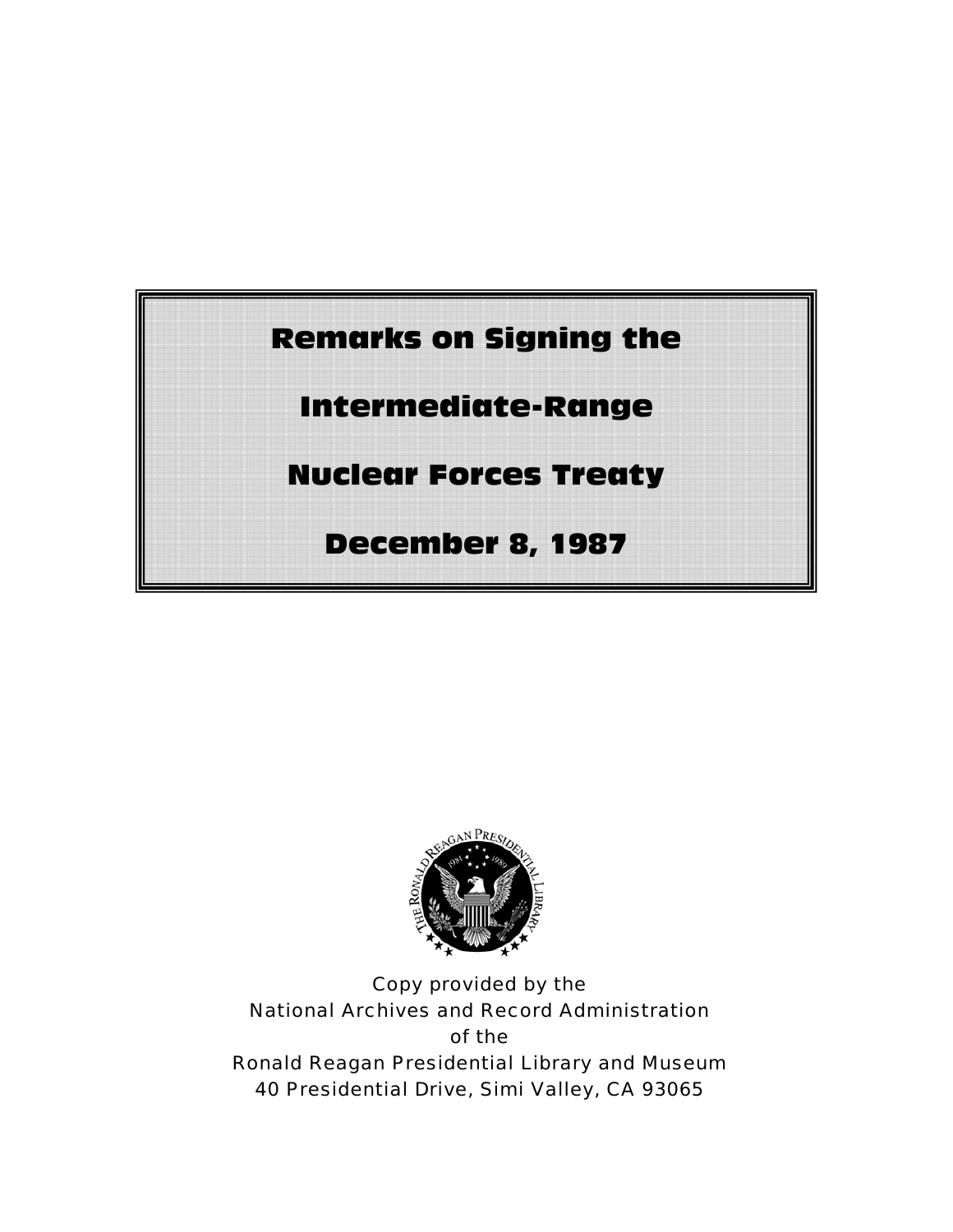## **Remarks on Signing the Intermediate-Range Nuclear Forces Treaty**

## **December 8, 1987**

The President. Thank you all very much. Welcome to the White House. This ceremony and the treaty we're signing today are both excellent examples of the rewards of patience. It was over 6 years ago, November 18, 1981, that I first proposed what would come to be called the zero option. It was a simple proposal -- one might say, disarmingly simple. [Laughter] Unlike treaties in the past, it didn't simply codify the status quo or a new arms buildup; it didn't simply talk of controlling an arms race.

For the first time in history, the language of "arms control" was replaced by "arms" reduction'' -- in this case, the complete elimination of an entire class of U.S. and Soviet nuclear missiles. Of course, this required a dramatic shift in thinking, and it took conventional wisdom some time to catch up. Reaction, to say the least, was mixed. To some the zero option was impossibly visionary and unrealistic; to others merely a propaganda ploy. Well, with patience, determination, and commitment, we've made this impossible vision a reality.

General Secretary Gorbachev, I'm sure you're familiar with Ivan Krylov's famous tale about the swan, the crawfish, and the pike. It seems that once upon a time these three were trying to move a wagonload together. They hitched and harnessed themselves to the wagon. It wasn't very heavy, but no matter how hard they worked, the wagon just wouldn't move. You see, the swan was flying upward; the crawfish kept crawling backward; the pike kept making for the water. The end result was that they got nowhere, and the wagon is still there to this day. Well, strong and fundamental moral differences continue to exist between our nations. But today, on this vital issue, at least, we've seen what can be accomplished when we pull together.

The numbers alone demonstrate the value of this agreement. On the Soviet side, over 1,500 deployed warheads will be removed, and all ground-launched intermediate-range missiles, including the SS - 20's, will be destroyed. On our side, our entire complement of Pershing II and ground-launched cruise missiles, with some 400 deployed warheads, will all be destroyed. Additional backup missiles on both sides will also be destroyed.

But the importance of this treaty transcends numbers. We have listened to the wisdom in an old Russian maxim. And I'm sure you're familiar with it, Mr. General Secretary, though my pronunciation may give you difficulty. The maxim is: Dovorey no provorey - trust, but verify.

The General Secretary. You repeat that at every meeting. [Laughter]

The President. I like it. [Laughter]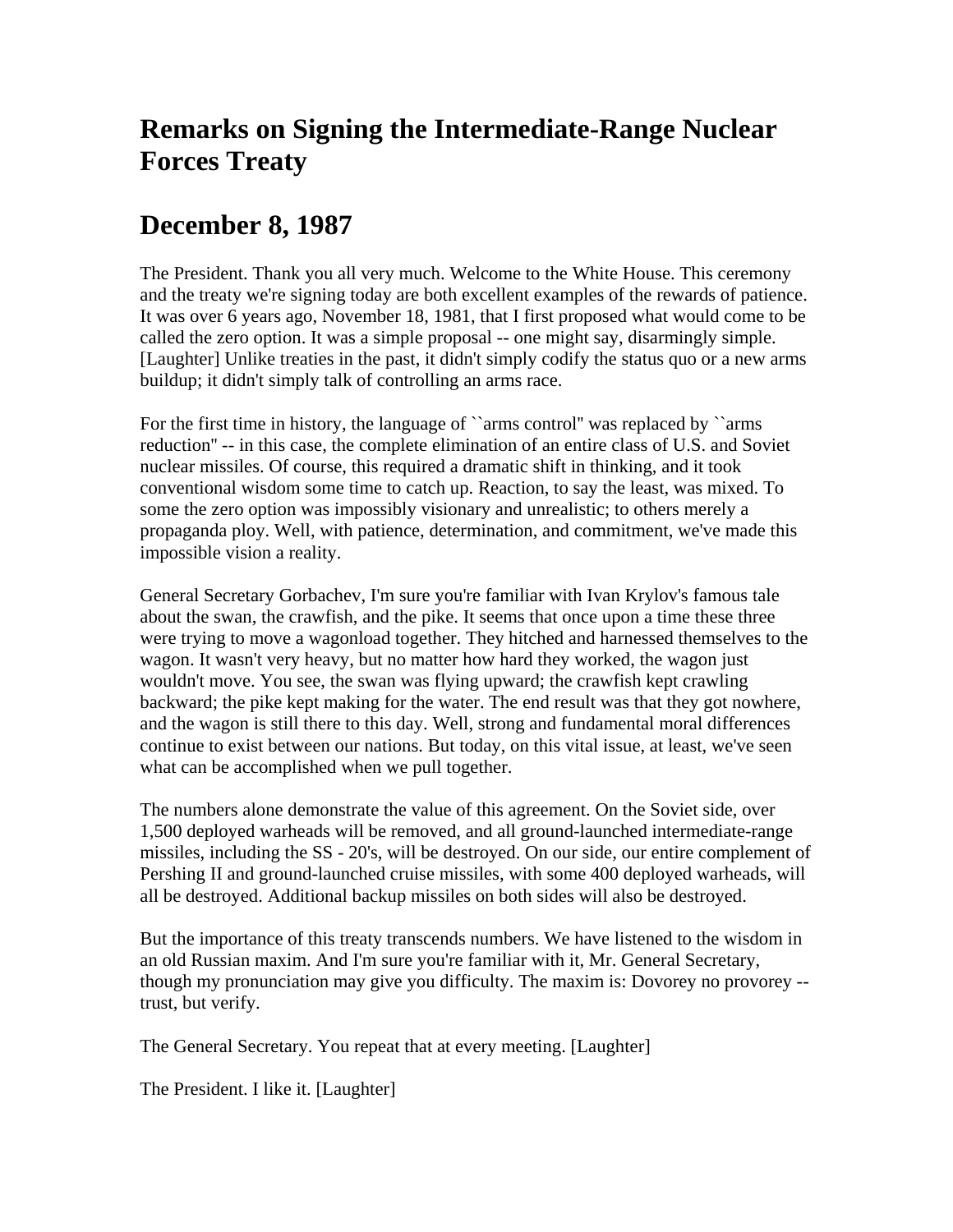This agreement contains the most stringent verification regime in history, including provisions for inspection teams actually residing in each other's territory and several other forms of onsite inspection, as well. This treaty protects the interests of America's friends and allies. It also embodies another important principle: the need for glasnost, a greater openness in military programs and forces.

We can only hope that this historymaking agreement will not be an end in itself but the beginning of a working relationship that will enable us to tackle the other urgent issues before us: strategic offensive nuclear weapons, the balance of conventional forces in Europe, the destructive and tragic regional conflicts that beset so many parts of our globe, and respect for the human and natural rights God has granted to all men.

To all here who have worked so hard to make this vision a reality: Thank you, and congratulations -- above all to Ambassadors Glitman and Obukhov. To quote another Russian proverb -- as you can see, I'm becoming quite an expert -- [laughter] -- in Russian proverbs: ``The harvest comes more from sweat than from the dew.''

So, I'm going to propose to General Secretary Gorbachev that we issue one last instruction to you: Get some well-deserved rest. [Laughter]

The General Secretary. We're not going to do that. [Laughter]

The President. Well, now, Mr. General Secretary, would you like to say a few words before we sign the treaty?

The General Secretary. Mr. President, ladies and gentlemen, comrades, succeeding generations will hand down their verdict on the importance of the event which we are about to witness. But I will venture to say that what we are going to do, the signing of the first-ever agreement eliminating nuclear weapons, has a universal significance for mankind, both from the standpoint of world politics and from the standpoint of humanism.

For everyone, and above all, for our two great powers, the treaty whose text is on this table offers a big chance at last to get onto the road leading away from the threat of catastrophe. It is our duty to take full advantage of that chance and move together toward a nuclear-free world, which holds out for our children and grandchildren and for their children and grandchildren the promise of a fulfilling and happy life without fear and without a senseless waste of resources on weapons of destruction.

We can be proud of planting this sapling, which may one day grow into a mighty tree of peace. But it is probably still too early to bestow laurels upon each other. As the great American poet and philosopher Ralph Waldo Emerson said: ``The reward of a thing well done is to have done it.''